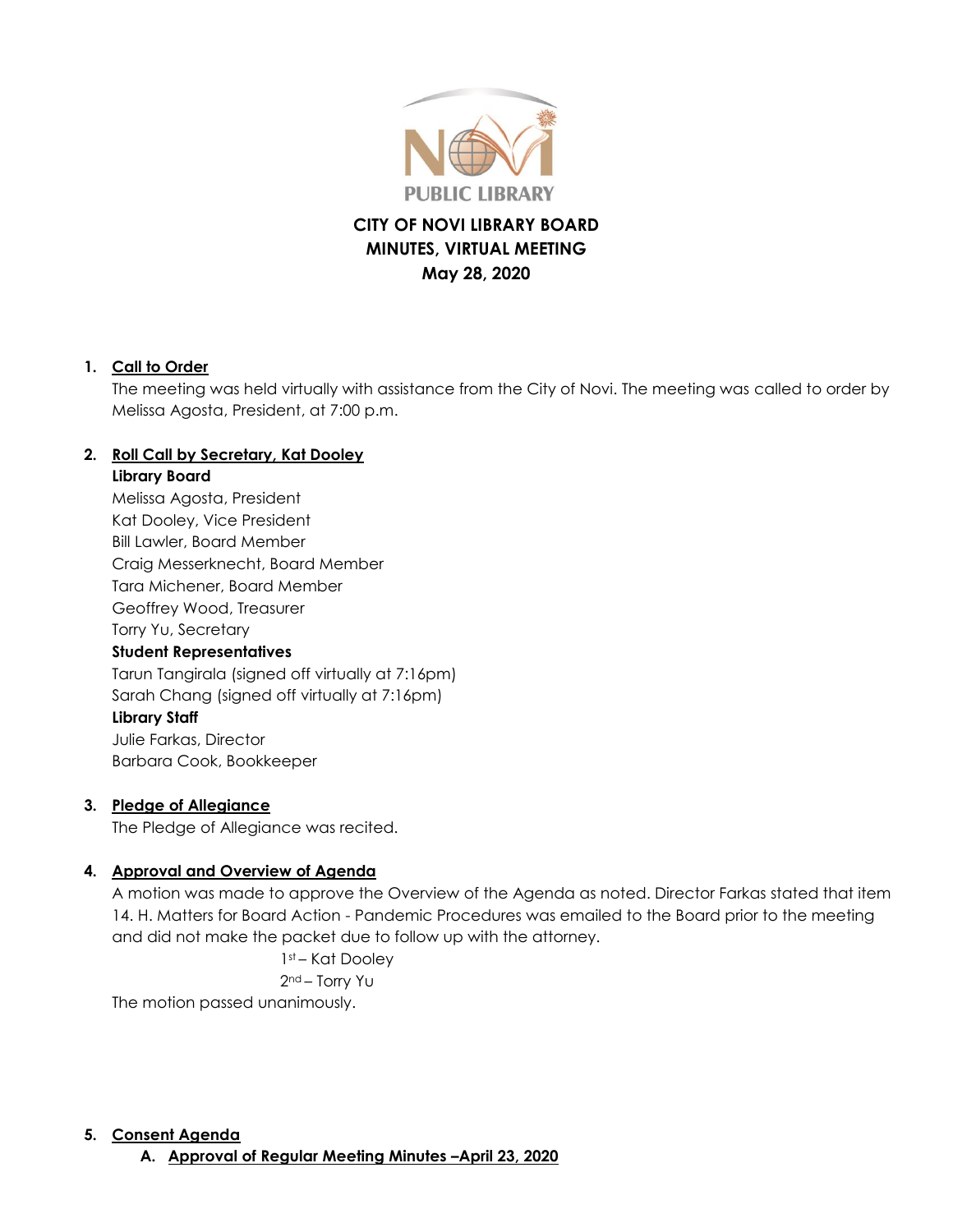A motion was made to approve the regular meeting minutes from April 23, 2020.

1st – Tara Michener 2nd – Kat Dooley The motion passed unanimously.

#### **B. Approval of Claims and Warrants – Warrant 590 for Accounts 268 and 269**

A motion was made to approve Claims and Warrant 590 for accounts 268 and 269. 1st – Bill Lawler 2nd – Tara Michener

The motion passed unanimously.

### **6. Correspondence**

- **A.** Thank you letter from Tia Marie Sanders, Feed the Need Coordinator
	- Thank you to the Library for their partnership and involvement in the Feed the Need program.
- **B.** Email from Liza Sovel, WLCSD-Re: Library Card Sign-Up Novi Library received an email from the Walled Lake Community School District regarding the Library's partnership with the district to get the students Library cards. Due to the pandemic this mission has been put on hold until the fall. Once the students receive their cards they can be used at the Lakeshore Lending Library.

Trustee Dooley suggested the use of electronic library cards. During the closure. Director Farkas said that current cardholders can scan their library card into the app. Also, the Lakeshore Lending Library Kiosk will be able to accept cards scanned into the app.

## **7. Presentation/Special Guest**

**A.** None at this time

Director Farkas mentioned that a representative of Community Financial Credit Union has been invited to attend the June Library Board meeting providing the meeting is held in person instead of virtually.

## **8. Student Representatives Report**

The April 2020 Student Representatives report is on pages 20-21

During the closure to the public, virtual teen programs were encouraged, such as the virtual scavenger hunt of the Library and the teen poetry writing challenge. Teen Space welcomed 3,359 visitors for Fiscal Year 2019-2020. The last Teen Space gathering took place on March 12, 2020. During the closure, the Teen Advisory Board Meetings (TAB) took place virtually. The TAB is supporting the Novi Feed the Need program asking for volunteers, donation of supplies and monetary support. The flyer is on page 21. Trustee Dooley, as a member of Novi Rotary, is appreciative of the awareness that TAB has created for the Feed the Need program. Director Farkas commented that this awareness has brought in donations.

President Agosta has volunteered for the Feed the Need program and was touched to hand out food bags to children.

Trustees welcomed new Student Representative Sarah Chang, her biography can be found on the top of page 20.

## **9. President's Report (Melissa Agosta)**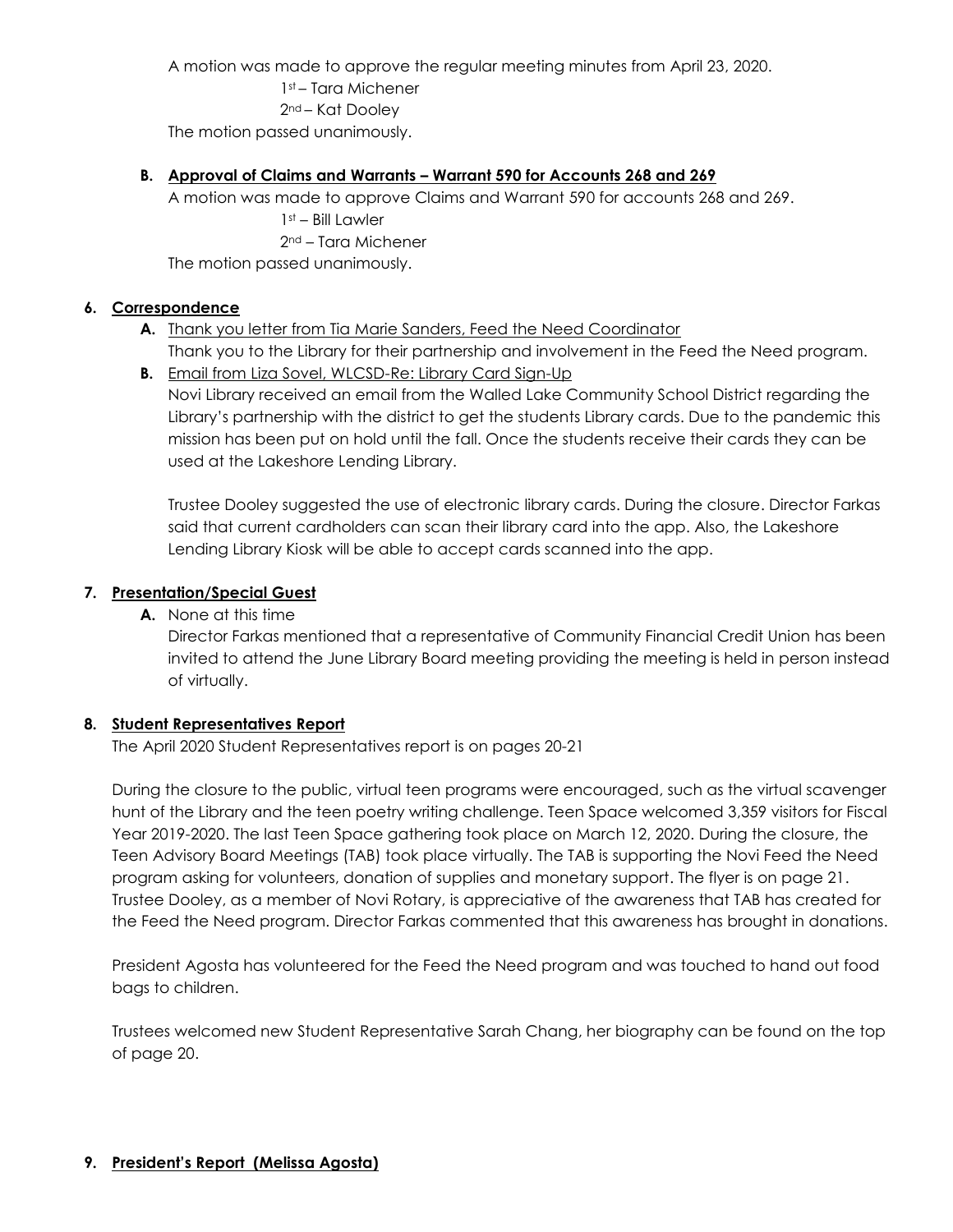- **A.** 2019-2020 Goals Update (July, October, January, April)
	- o Next update July 2020
- **B.** 2019-2022 Strategic Objectives (3 year plan)
	- o Strategic Objectives are on page 22
	- o No new update
- **C.** Committee Assignments (Effective: June 25, 2020)
	- Policy Chair, 1 additional member
	- HR Chair, 2 additional members
	- Finance- Chair, 2 additional members
	- Events/Marketing/Fundraising- Chair, 2 additional members
	- Strategic Planning Chair, 1 additional member
	- Building/Landscaping Chair, 2 additional members
	- Bylaw Chair, 1 additional member

President Agosta asked the Trustees if they would like to continue on their current committees. The Trustees agreed to remain on committees and see through with the commitments and goals they started.

**D.** Library Director Annual Review (June 25, 2020) held in Executive Session Administrative Assistant, Marcia Dominick, will be emailing the Trustees the information for the annual review.

## **10. Treasurer's Report (Geoffrey Wood)**

Trustee Wood stated that modifications to FY 2019-2020 and FY 2020-2021 budget will be addressed and voted on under Item 14. Matters for Board Action.

## **A. 2019-2020 Library Budget Fund 268**

The 2019-2020 Library Fund 268 Budget can be found on pages 24-26 of the May 28, 2020 Library Board packet.

 The 2019-2020 Library Fund 268 budget calls for revenue of \$3,142,439 and expenditures of \$3,234,539 consuming \$92,100 of the fund balance.

## **B. 2019-2020 Contributed Fund Budget 269**

The 2019-2020 Contributed Fund 269 Budget can be found on page 27 of the May 28, 2020 Library Board packet.

 The 2019-2020 Contributed Fund 269 budget calls for revenue of \$39,500 and expenditures of \$75,250 consuming \$35,750 of the fund balance.

## **C. Library Fund 268 Expenditure & Revenue Report (ending April 30, 2020)**

The Library Fund 268 Revenue and Expenditure Report can be found on pages 28-31 of the May 28, 2020 Library Board packet.

- Revenue ending April 30, 2020 was \$3,178,707
- Expenditures ending April 30, 2020 was \$2,458,509

# **D. Contributed Fund 269 Expenditure & Revenue Report (ending April 30, 2020)**

The Contributed Fund 269 Revenue and Expenditure Report can be found on page 32 of the May 28, 2020 Library Board packet.

- Revenue ending April 30, 2020 was \$43,460.
- Expenditures ending April 30, 2020 was \$11,851.

# **E. Balance Sheet for Fund 268 (as of February 29, 2020)**

The Balance Sheet for Fund 268 as of April 30, 2020 can be found on page 33 of the May 28, 2020 Library Board packet.

Ending Fund Balance for Fund 268 as of April 30, 2020 was \$2,815,055.

## **F. Balance Sheet for Fund 269 (as of February 29, 2020)**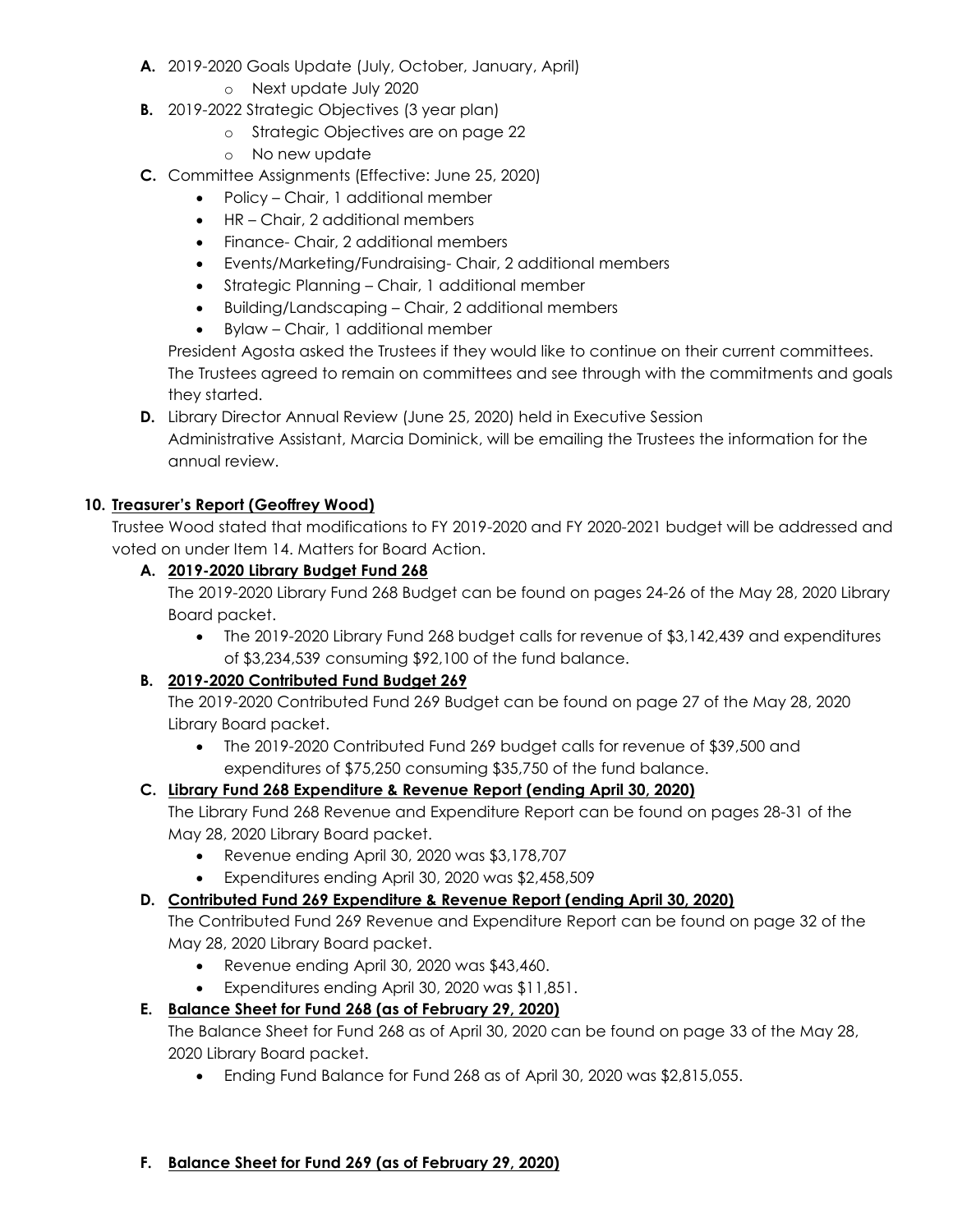The Balance Sheet for Fund 269 as of April 30, 2020 can be found on page 34 of the May 30, 2020 Library Board packet.

Ending Fund Balance for Fund 269 as of April 30, 2020 was \$1,707,695.

## **11. Director's Report**

The Director's Report can be found on pages 35-74 of the May 28, 2020 Library Board packet. Staff members celebrating anniversaries in April and May are:

- o Catherine Huff –Support Services 12 years
- o Mary Grewell– Support Services 12 years
- o Lindsay Gojcaj Information Services 5 years
- o Laura Bateman–Support Services 5 years
- o Eileen Massarello- Support Services 3 years
- o Joe Ploski Facilities 3 years
- o Ruth Rice Support Services 2 year
- o Charlie Hokett Information Technology 1 year

### Directors Report Summary

- On Wednesday, May 27 from 7-8 pm, the staff joined together for an after-hours zoom party. Staff celebrated the expected arrival of a new baby, birthdays, graduations, and a retirement.
- The Retirement Plan Participation policy on page 36 will be discussed under Item 14. Matters for Board Action.
- Director Farkas informed the Board she is working with Barb Rutkowski, Head of Information Technology, on filing for the CARES Act grant program. They will be applying for and hopefully will receive money back for areas the Library qualifies for which could include technology, PPE and building related/facilities supplies. On pages 37-38 is Executive order 2020-100 which the Library falls under. This order recommends libraries remain closed thru June 12. The Novi Public Library will remain closed to the public through Sunday June 14th. For most updated re-opening information please refer to the phases of services plan.
- On page 39-42 is the COVID-19 Preparedness and Response plan. This will be discussed under Item 14. Matters for Board Action.
- On page 43-55 is the Library Reopening policy. This will be discussed under Item 14. Matters for Board Action. Pages 51-55 includes a detailed graph outlining phases for reopening.
- On pages 56-60 is the Family Medical Leave Act Expansion and Emergency Sick Leave Policy. This will be discussed under Item14. Matters for Board Action.
- On page 61 is an email from The Library Network. This provides initial information on how and when the consortium will move materials once they are released from the Executive Order. They are asking libraries to quarantine items for 24 hours, which the Library will follow these requests. Additionally, the Library purchased an ultraviolet sanitizer for library collection materials. The Library Network drivers will be utilizing the loading dock to not compromise their drivers or our staff. These plans are already in place.
- On page 62 is a virtual message from Novi Library staff to the public. This is one example of how staff is connecting virtually with the community.
- On page 63 is information regarding free college prep online resources.
- On pages 64-69 is the Novi Library May eNewsletter, providing a recent history of current happenings.
- On pages 69-74 is an Update from the Library providing beneficial information to the public regarding the closure and includes resourceful links.

## **A. Information Technology Report**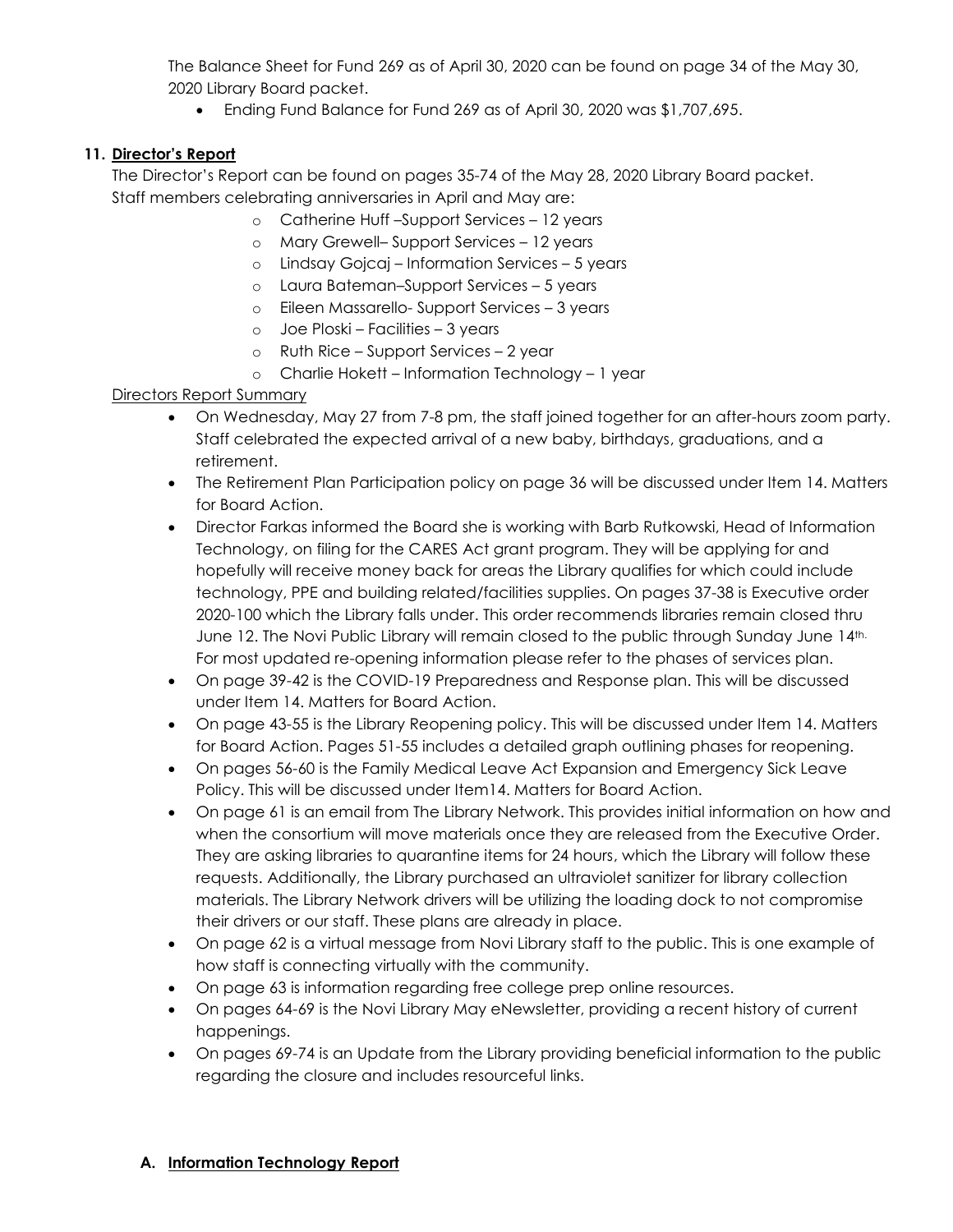The Information Technology Report, provided by Barb Rutkowski, can be found on the top of page 75 of the May 28, 2020 Library Board packet.

#### **B. Facilities Report**

The Facilities Report, provided by Keith Perfect, can be found on pages 75-76 of the May 28, 2020 Library Board packet. Over the last few months detailed cleaning, disinfecting and preparation for guests and staff has been occurring.

### **C. Information Services Report**

The Information Services Report is found on pages 77-82, prepared by April Stevenson. On page 78 are responses to a questionnaire about virtual programming. There were 654 responses and this helps the Library recognize the community expectations for virtual programming. The Library will be providing virtual programming all summer.

### **D. Support Service Report**

The Support Services report is found on page 83, prepared by Maryann Zurmuehlen. Director Farkas mentioned that the COVID closure information is included in the report, however, social media numbers and information is missing from this month's report. Director Farkas will make sure the numbers are available for the next meeting.

### **E. COVID-19 Usage Statistics**

The COVID-19 usage statistics update is included on page 83. This tracks how the Library is interacting with the public through posts and events that the Library has offered to the community.

#### **F. Library Usage Statistics**

The Library Usage Statistics report can be found on pages 84-92. As anticipated there is an increase in Downloadable usage due to the closure.

## **G. Friends of the Novi Library**

N/A

## **H. Novi Historical Commission**

N/A

#### **I. Bits & Pieces**

N/A - Received notification from TLN that Jim Pletz, Executive Director, has retired.

Trustee Michener appreciates the social media engagement from the Library staff. Trustee Michener was pleased to announce that the Novi Library has a podcast. Trustee Michener is featured in an episode, as a special guest. Another special guest is author Michael Zadoorian. Some topics on the podcast include Library re-opening, Lakeshore Lending Library Kiosk and Feed the Need. Trustee Agosta appreciates the spotlight on seniors and the posting of senior pictures. Trustee Yu asked about Library Statistics on page 83, items checked out during closure are 36. Director Farkas will check with staff and let the Board know what these items are.

The Library Board Calendar is on page 93 of the May 28, 2020 Library Board packet.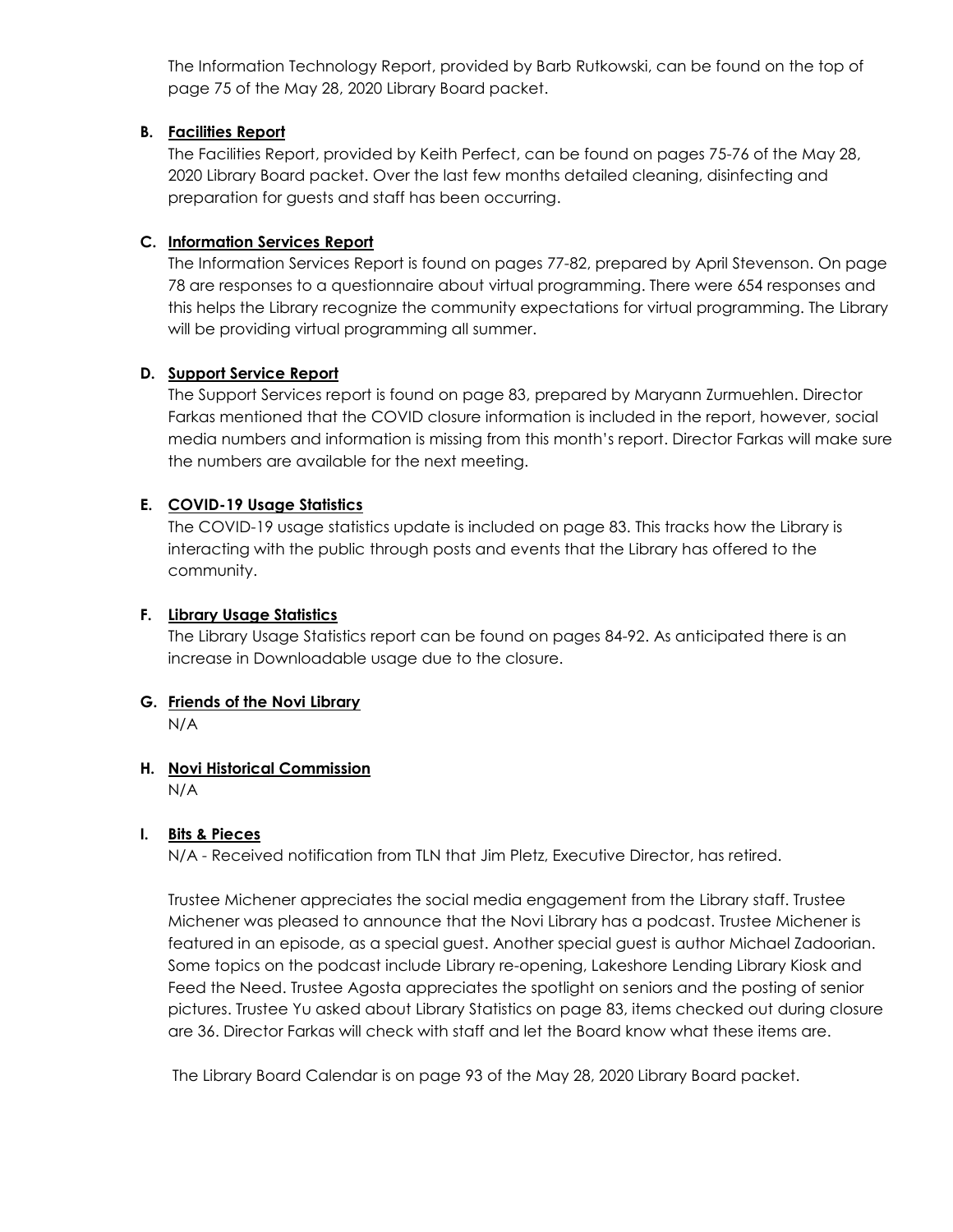### **12. Committee Reports**

### **A. Policy Committee: Review current public policies for the Library**

(Michener-Chair, Agosta)

- o Committee consists of: Julie Farkas, Marcia Dominick, Barb Rutkowski, Maryann Zurmuehlen, Betty Lang, Keith Perfect, Dana Brataniec and Hillary Hentschel.
	- o As of April 15, 2020: The committee has been meeting remotely almost weekly to review and edit since the Library closure. We have finally made it through the first round of edits and are beginning the second round. This committee moved its work to Google Docs to make editing more effective with the remote meetings. We will then send edits to the Library's attorney for review. Still on target to bring documents to the Library Board committee in June for review.
	- o No new update

# **B. HR Committee**: **HR Policies, Director Review, Salary Study**

(Agosta – Chair, Wood, Dooley, Staff Liaison – Marcia Dominick)

- Staff Satisfaction and strategic planning survey on hold until further notice
- Committee consists of: Julie Farkas, Marcia Dominick, Lindsay Gojcaj, Kathleen Alberga, Kirsten Malzahn and Christopher Nadeau.
	- o As of April 15, 2020: The committee has been meeting remotely almost weekly to review and edit since the library closure. We have finally made it through the first round of edits and are beginning the second round. This committee moved its work to Google Docs to make editing more effective with remote meetings. We will then send edits to the Library's attorney for review. Still on target to bring documents to the Library Board committee in June for review.
	- o No new updates

## **C. Finance Committee**: **Financial plan based on building assessment review, Library endowment investigation**

(Wood – Chair, Messerknecht, Lawler)

- o Committee met virtually on May 15, 2020: Recommendations for the Financial Policy were reviewed and will be submitted to the Policy Committee for inclusion into the larger document.
- $\circ$  The Committee reviewed 19/20 budget for a 4<sup>th</sup> Quarter Amendment approval for City of Novi purposes and the 20/21 budget due to COVID-19. Two recommendations are proposed for approval under Matters for Board action.
- o Director Farkas has postponed the check presentation for the Lakeshore Lending Library with sponsor Community Financial Credit Union until Thursday, June 25<sup>th</sup> as we hope to be in person for our meeting.

## **D. Events/Marketing/Fundraising Committee: Outreach opportunities**

- (Yu– Chair, Michener, Dooley)
	- **1.** The Marketing Plan was approved at January 23, 2020 meeting.
	- **2.** Library/ Community Events attended by Library Board Members in the last month: o No events due to COVID-19

## **E. Strategic Planning Committee: Annual review of current plan**

(Dooley – Chair, Yu)

• No report at this time.

## **F. Building/Landscape Committee: Entrance project**

(Messerknecht – Chair, Lawler, Wood)

- Grounds- North-end drain work is scheduled for the week of June 15<sup>th</sup>. Landscaping has begun and mulch was delivered the week of May 18th.
- Lakeshore Lending Library Kiosk-As of May 8, 2020 from Rob Petty, City of Novi: They began ramping up construction on the Lakeshore project today. DeMaria produced a schedule that shows the Library Kiosk concrete slab and pavilion being completed by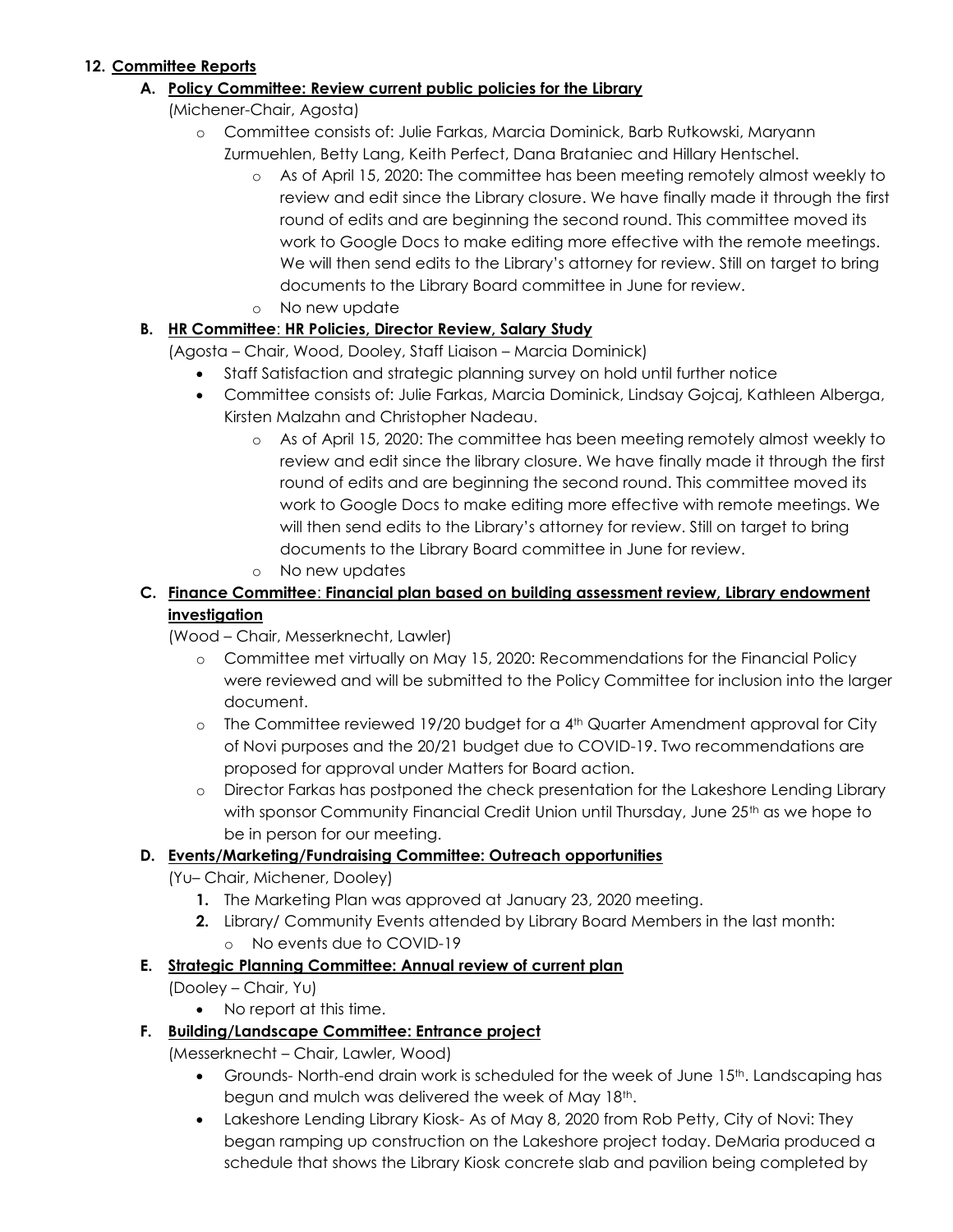July 31st. I would use that date for planning purposes at this point. If there is a change, I will let you know.

- Library Van- Planning for vinyl wrap on van to be completed mid-June. Director Farkas is reaching out to sponsors that made verbal commitments prior to COVID-19 to see if they want to honor their monetary gifts and marketing on the van.
- Café –looking to install some floor signage/graphics for better flow of ordering/pick-up of café items by café guests. Met with Evol (café manager) and a sign company on February 3, 2020 for ideas. Received quotes but work has been suspended due to Governor's Executive Order. Project on hold until fall 2020.
- Flood April 15, 2020: All documentation for insurance purposes has been submitted. Total damage costs: \$23,158.40. Reimbursement check was received in the amount of \$13,158.40. There was a \$10,000 deductible. The library is responsible for the \$10,000.

# **G. Bylaw Committee: Review Library Board Bylaws**

(Lawler – Chair, Agosta)

- o Bylaw revisions were approved at the March 28, 2019 meeting.
	- o No report at this time.

## **13. Public Comment**

There was no public comment.

## **14. Matters for Board Action**

**A.** Approve 4th Quarter Amendment for 2019/2020 268 Budget

Trustee Wood reviewed the middle, grey column labelled 4<sup>th</sup> quarter amendment on pages 24-26 which are the suggested changes to this fiscal year. The bottom line comparison shows that the original approved budget was based on a \$92,100 shortfall and the current proposed budget, with the 4<sup>th</sup> quarter changes, proposes \$34.44 positive position.

A motion was made to approve the 4<sup>th</sup> Quarter Amendment for 2019/2020 268 Budget.

1st – Geoff Wood 2nd – Tara Michener The motion passed unanimously.

## **B.** Approve 4<sup>th</sup> Quarter Amendment for 2019/2020 269 Budget

Trustee Wood reviewed the peach column labelled 4<sup>th</sup> quarter amendment for 2019/2020 for the 269 budget on page 27. The most notable change is the Lakeshore Lending Library Kiosk payment is moving to 2020/2021 due to the delay in building at Lakeshore Park due To COVID. Expenditures from 2019/2020 were reduced from \$73,750 to \$39,000. The original approved budget planned for a shortfall of \$34,250 and the current budget, with 4<sup>th</sup> quarter changes, proposes \$500 positive position.

A motion was made to approve the 4<sup>th</sup> Quarter Amendment for 2019/2020 269 Budget. 1st – Geoff Wood 2nd – Craig Messerknecht The motion passed unanimously.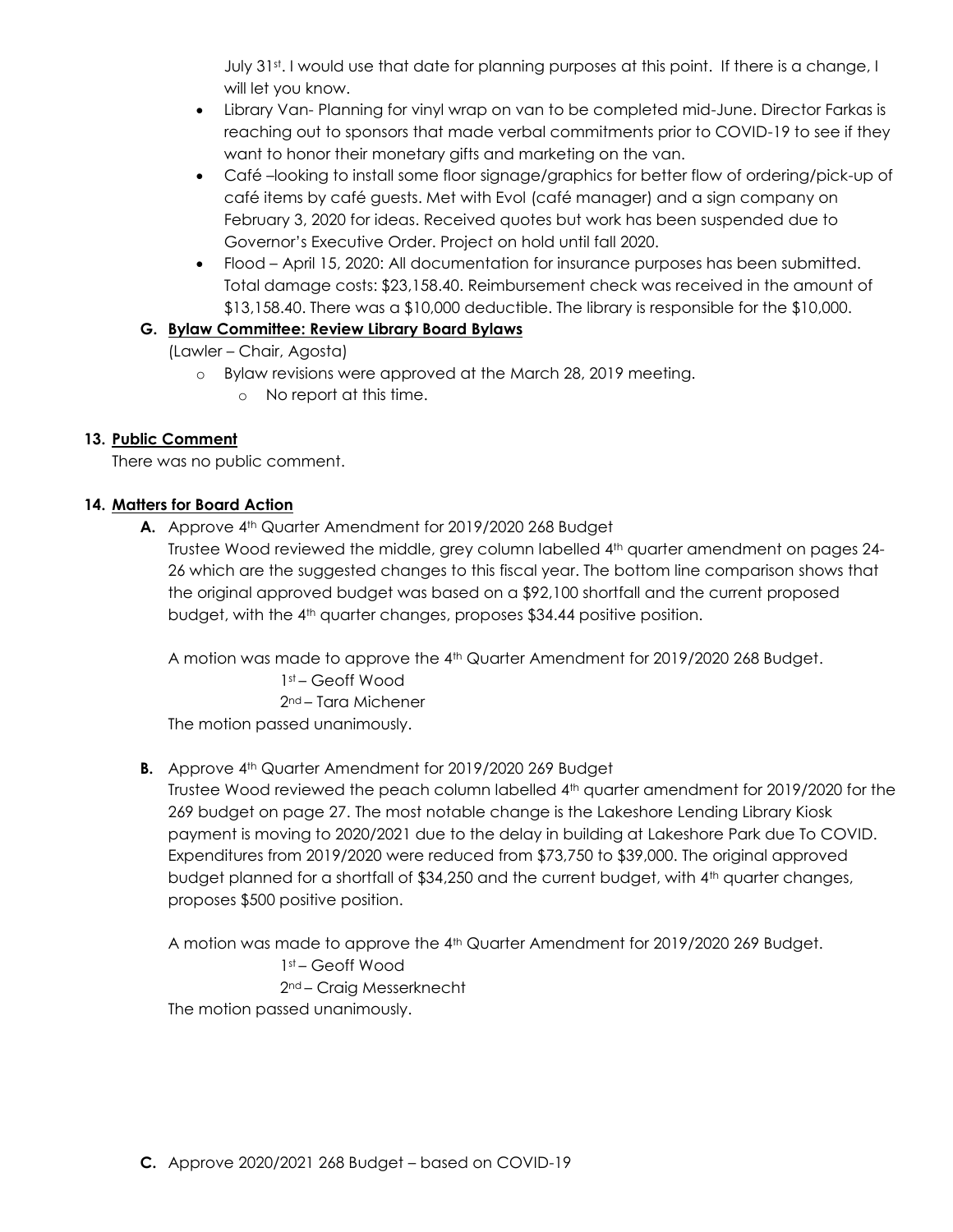Trustee Wood reviewed the green column labelled COVID-19 on pages 24-26 which are the suggested changes to 2020/2021. The original approved budget for 2020/2021 planned for a shortfall of \$141,060 and the current budget, with 4<sup>th</sup> quarter changes, proposes \$97,524 shortfall.

A motion was made to approve the 2020/2021 268 Budget –based on COVID-19.

1st – Geoff Wood 2nd – Kat Dooley The motion passed unanimously.

**D.** Approve 2020/2021 269 Budget – based on COVID-19

Trustee Wood reviewed the last, green column labelled COVID-19 on page 27 which are the suggested changes to 269 for 2020/2021. The revenue increase is due to the marketing sponsorship and the expenditure increase is due to Lakeshore Lending Library Kiosk payment.

A motion was made to approve the 2020/2021 269 Budget –based on COVID-19. 1st – Geoff Wood 2nd – Craig Messerknecht

The motion passed unanimously.

**E.** Approve Retirement Plan Participation Policy Director Farkas said that the changes to this plan are highlighted in yellow on page 36. Loans are now permitted. Transfers from other eligible plans are allowed.

A motion was made to approve the Retirement Plan Participation Policy 1st – Geoff Wood 2nd – Kat Dooley The motion passed unanimously.

## **F.** Approve COVID-19 PREPAREDNESS AND RESPONSE PLAN

Director Farkas has been working with the attorney on this document. This plan is required before we can open up the building to staff and public. Additionally, this plan is recommended through the Michigan Library Association and the Library of Michigan. Director Farkas is aware the sequential numbers on the document are incorrect, but no information has been omitted. The numbering will be corrected in the final document. This document is attorney approved and the staff will receive a welcome packet when they return to work that has this information in it. The Library will comply with all information in the packet (which includes OSHA compliance as well). Also, Director Farkas will upload an informational video reviewing all the points in the document so that the staff has access to review the document. Director Farkas has already released small videos to the staff including how to take your temperature. Staff will be issued two types of PPE masks in their welcome kit (a washable mask and a face shield). The washable cloth one has the Novi Library logo on it. Trustee Wood suggested two washable masks for each staff member. Director Farkas is considering this purchase.

A motion was made to approve COVID-19 Preparedness and Response plan. 1st – Tara Michener 2nd – Torry Yu The motion passed unanimously.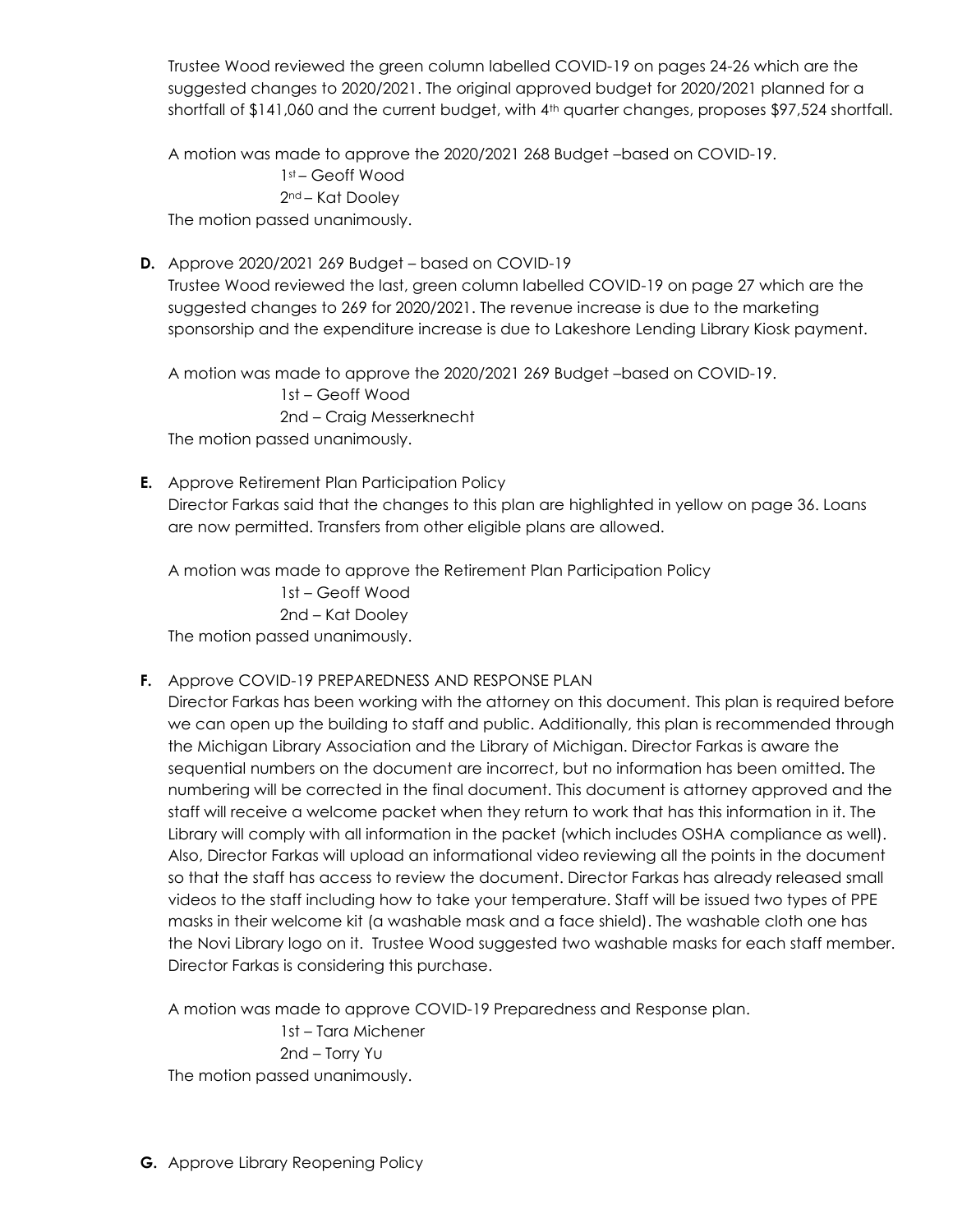Director Farkas commented that this is another policy that needs to be put in place before reopening to the public. It does speak closely to the phases of services that the Trustees received a month ago. The phase chart itself will move and you are not approving that but you are approving the policy that mirrors and relates to the phases of service.

A motion was made to approve the Library Reopening Policy. 1st – Geoff Wood 2nd – Bill Lawler

The motion passed unanimously.

**H.** Approve Pandemic Procedures (Being reviewed by Attorney, was emailed separately to the Board)

This document is from a staff perspective and will give the staff guidance. Director Farkas does not normally have the Board approve procedures, but would like approval since it is specific to the pandemic. On page 4 the word patrons will be changed to guests.

A motion was made to approve the Library Reopening Policy.

1st – Geoff Wood 2nd – Kat Dooley

The motion passed unanimously.

**I.** FAMILY MEDICAL LEAVE ACT (FMLA) EXPANSION and EMERGENCY PAID SICK LEAVE POLICY (Coronavirus)

This policy is already in effect as of April 2, 2020. Director Farkas has been working with the City Human Resource department on this document and the Library's document has the same language as the City's. The language in this document is required by law. This expansion is specifically related to COVID and is for full and part time employees. This is valid until December 31, 2020.

A motion was made to approve the Family Medical Leave Act Expansion and Emergency Paid Sick Leave Policy.

1st – Tara Michener

2nd – Kat Dooley

The motion passed unanimously.

#### QUESTION AND ANSWER SESSION

- Trustee Lawler inquired if Director Farkas is going to enforce wearing masks. Director Farkas answered guests are encouraged, but not required as all guests have a 1st amendment right to enter the Library. There will be information posted on the outside of the building encouraging wearing masks and all staff members will be wearing masks.
- Trustee Michener inquired about access to staff thermometers; if a staff member suddenly feels ill. Director Farkas commented that two temperature stations are set up for the staff. Staff is also required to complete a form upon entering the building each day.
- Trustee Wood suggests a disposable mask station for guests who forget to bring their own mask. Director Farkas agreed.
- Trustee Lawler was concerned about the possibility of a guest sneezing intentionally; taking dangerous action toward others. Trustee Michener added that if there is an intentional action do we have something written to protect the staff? Perhaps a clause allowing the staff the right to refuse service. Director Farkas will follow up with the attorney to discuss adding a clause for this. Director Farkas will look into a written clause to refuse service. President Agosta asked if this clause should be included in other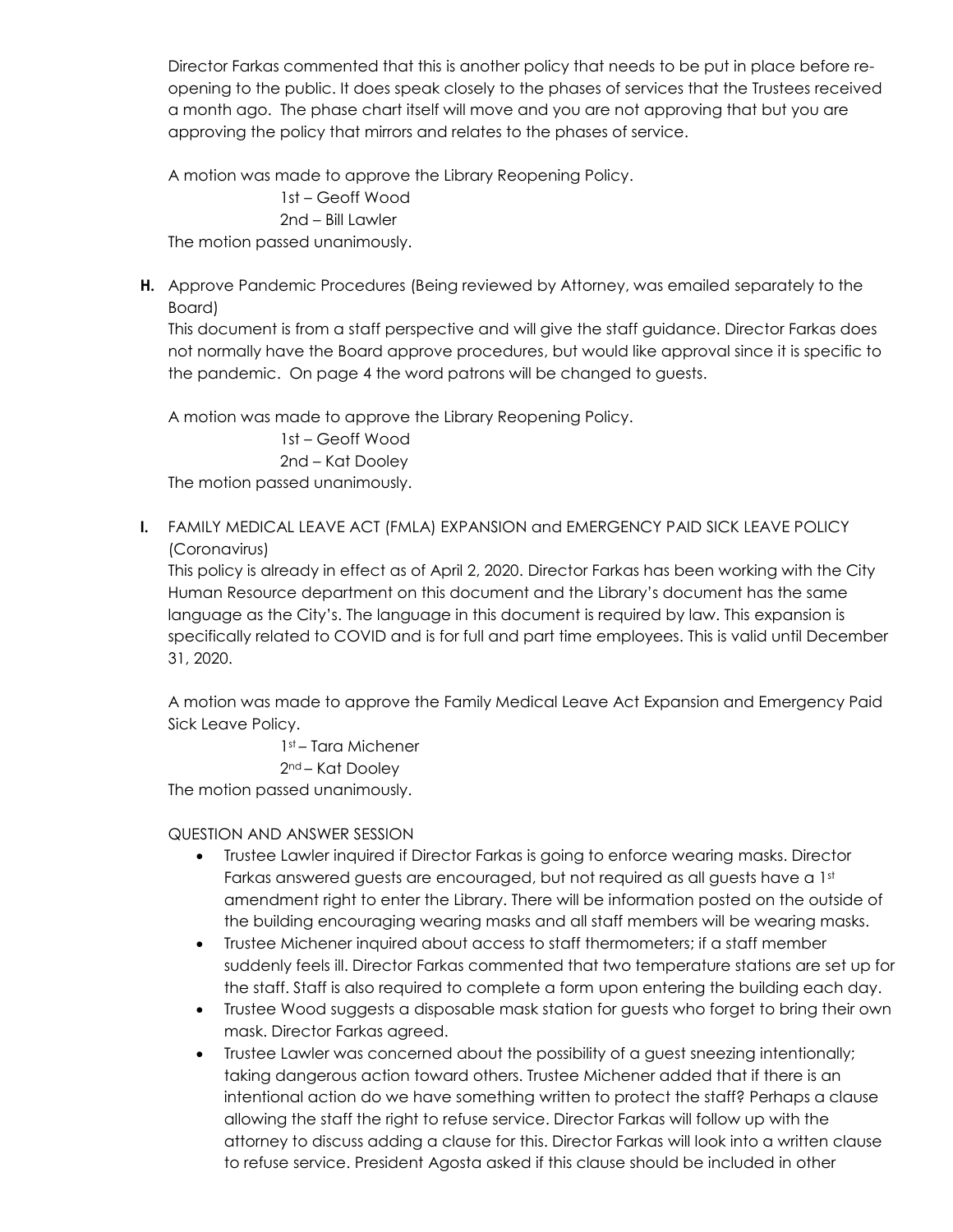documents. Director Farkas commented it will be added to all necessary documents. President Agosta commented that on page 45 of the Library Reopening policy, under enforcement, it says guests may not enter the Library or may be required to leave if they are not in compliance with any safety protocols, etc…. Director Farkas will take this line to the attorney to see if it can be adjusted or added to other policies as necessary for consistency.

- Trustee Lawler asked how the main computer room located on the second floor will be changed to comply with social distancing requirements. Director Farkas answered that the Library is allowing two stations per pod. These pods normally hold 6. Computer usage isn't allowed until phase 4. Covers for the keyboard and the mice are in place. These covers can be changed after each use. Also, there will be wipe dispensers available to the public to clean those areas. The Library has established internal protocols and facilities will be cleaning those areas twice a day. The library will undergo a Clorox disinfectant cleaning once a week on each weekend prior to opening for the day.
- Trustee Dooley asked is there will be a time limit on the usage of computers. Director Farkas said yes in the Grab and Go phase people will be timed on their usage and the computer will be shut off. The Library also has timers that can be given out to guests based on capacity and square footage of the building. The timers will go through a sanitation process.
- Trustee Yu asked about the ability of the AST Machine to be used during an earlier phase of book return. Director Farkas said the AST machine is designated for sanitized material only. When items are returned through the drop box these items will go through a quarantine and sanitization process. Then these sanitized materials will go to the AST machine to be separated and distributed to proper areas. Director Farkas wanted to keep two separate areas, one for the sanitized items and one for the needs sanitized items.
- Trustee Lawler inquired about Library restrooms and the high touch cleaning the Library plans to enforce every 2 hours. Trustee Lawler asked if this is based on the CDC Guidelines. He also inquired if a vendor or library employee is fulfilling this requirement. Director Farkas answered that the facilities staff will be picking up additional sanitizing responsibilities as meeting rooms will not require set up. This was a Library decision. CDC suggests cleaning and doing so on a regular basis.
- Trustee Yu inquired about the limited services available to pick up items in phase 3 with the lockers. What are the processes the guests will need to take? Guests will still be asked to contact the library ahead of time for this service. Currently, the library is working with software that could allow in and out times for locker and drive up window service.
- Trustee Lawler asked about the policy for elevator usage during COVID. Director Farkas said there will be signage for use of elevators; which will allow only one guest at a time on the elevators. They are on the high touch cleaning and sanitizing list for facilities. Trustee Lawler inquired if a sanitizer stand can be near the elevator and even on the elevator to encourage usage of hand sanitizer. Director Farkas agreed.